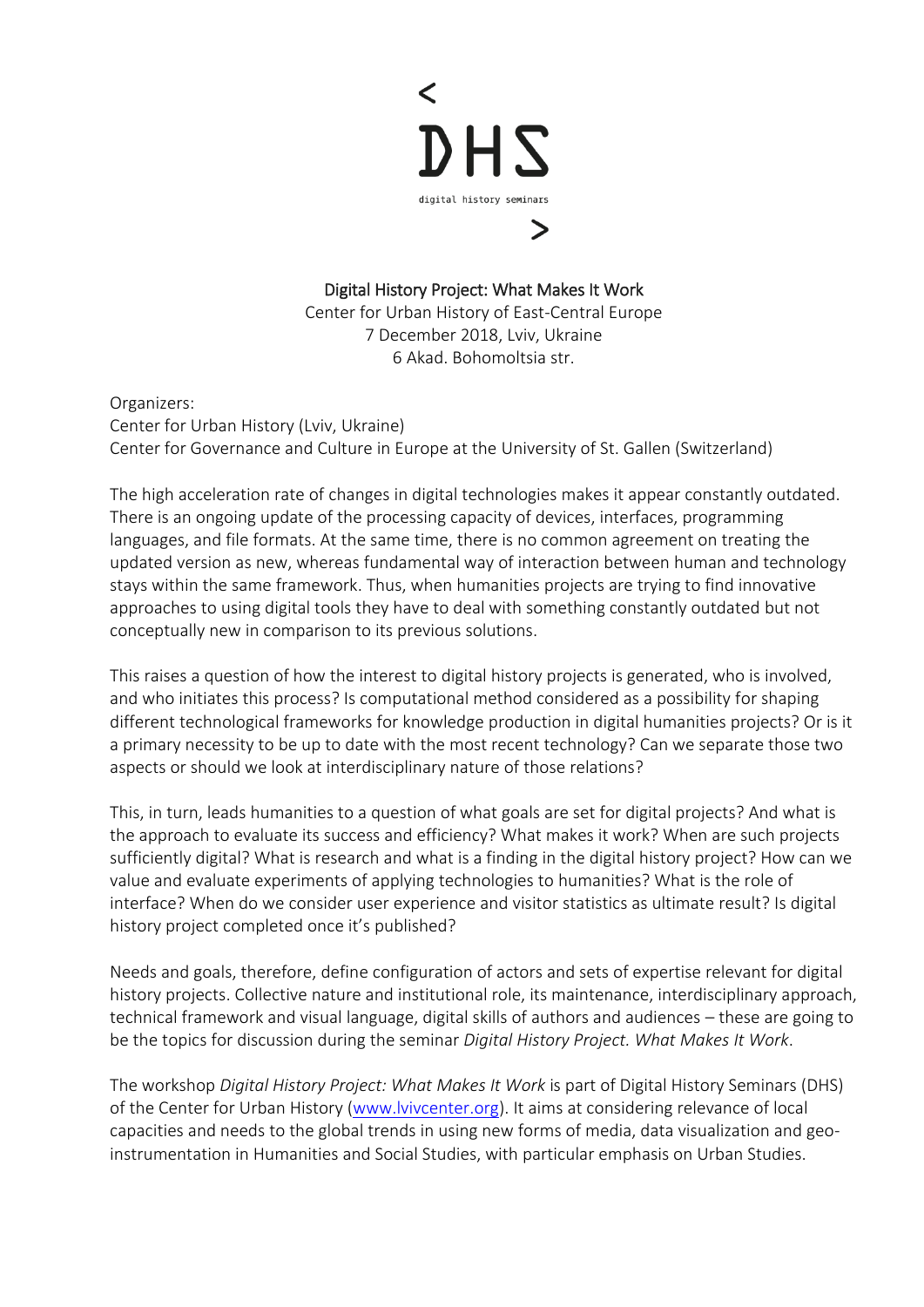### DECEMBER 7, FRIDAY, CENTER FOR URBAN HISTORY

Interdisciplinarity 1. Coordination (10:00-11:30) Translating Collections: An Insight on Curating a Historical Multilayered Digital Exhibition on the Great War Sandra Camarda [\(Centre for Contemporary and Digital History,](https://www.c2dh.uni.lu/people/sandra-camarda) University of Luxembourg)

The talk will offer an insight on the development process behind the digital platform *[Éischte](https://ww1.lu/)  [Weltkrich](https://ww1.lu/)*: Remembering the Great War in Luxembourg, highlighting the challenges associated with bridging between multiple museum institutions and stakeholders and the issues translating analogue collections into their digital equivalents. A multilayered structure, along with novel strategies in digital storytelling, will suggest an approach for engaging diverse audiences, encouraging exploration, and creating meaningful learning experiences.

#### Lviv Interactive: Mapping Experiences of Digital Mapping

Taras Nazaruk [\(Center for Urban History\)](http://www.lvivcenter.org/en/staff/146-05-taras-nazaruk/)

*[Lviv Interactive](https://lia.lvivcenter.org/)* as a project of mapping history of the city is developing as a project in the making with over 10 years of its own history. At the same time, it is not just a history of published research materials focusing on urban studies. It is also a history of accumulated experiences of mapping historical research, interdisciplinary cooperation, and using digital tools. The presentation intends to offer a critical reflection of the available experiences such as the role of interdisciplinary cooperation, possibilities and limitations of digital formats, key role of experiments in making digital history projects.

#### From Data to Information: Understanding Relations

2. Research (12:00-13:30) Anthropos – Topos – Tropos: from Hyperbook to Imaginary Map Danylo Ilnytskyi, Viktor Martyniuk (Ukrainian Catholic University, Institute of Ukrainian Studies of the Academy of Sciences)

The presentation will discuss an influence of intellectual environment on choosing research method, on the "Anthropos – Topos – Tropos" method as a key to universal approach in humanities research, as well as strengths and weaknesses of non-linear story.

#### Mapping Great War in Kyiv

Olena Betlii, Anna Isaeva, Daryna Podgornova (National University "Kyiv Mohyla Academy", Center for Urban History)

The project's aim is to show the city life through Great War lenses. During our presentation we will discuss the challenges we face while elaborating our research strategy, choosing perspectives from which Kyiv as a home front city can be explained at the most inspiring way. The other issue we would like to address concerns mapping method as an instrument which help a historian to tell her/his stories about the cities better.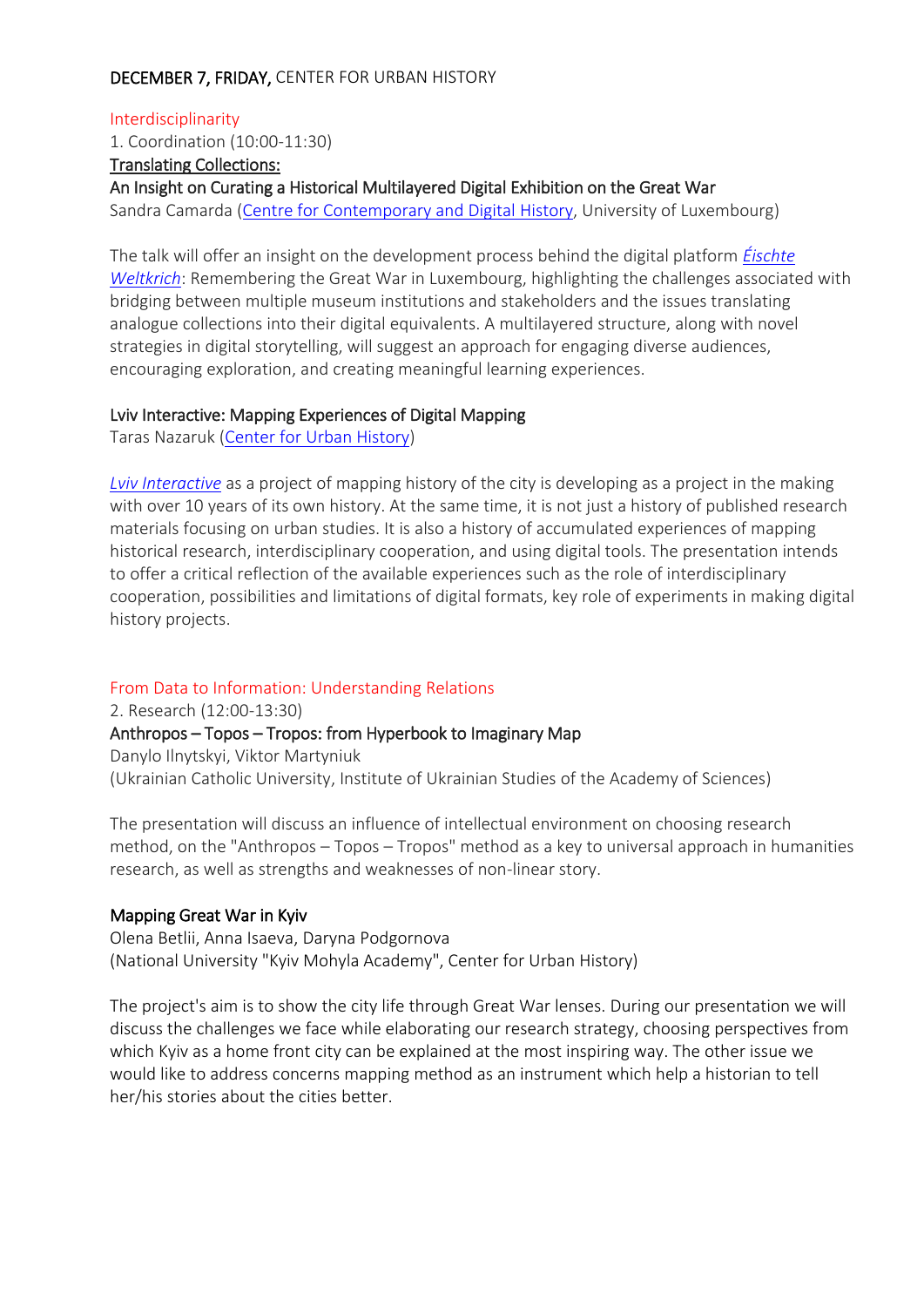### Humanities and Making Sense of Relations (Shaping Knowledge)

3. Programming and Visualization (14:30-16:00)

WW1.lu, In Front of and Behind the Scenes.

### Storytelling and Data Curation for "Pop-up" Collections

Daniele Guido [\(Centre for Contemporary and Digital History,](https://www.c2dh.uni.lu/people/daniele-guido) University of Luxembourg)

The process of creating a digital history project to work with and publish digitized archival resources is not as linear as it may seem at first sight. It is so not only in terms of digital formats, copyrights, translations, different archival practices, metadata, content management; but also in terms of interdependencies between the researchers involved, the translators, the designers and the developers, each of them having their specific needs and requirements about data, data modeling, curation, and publication practices. We would like to share our approach for the ww1 project, the problems we encountered and the socio-technical solutions we came up with: from preparing the resources metadata for the publication on the web to writing a mise en scene of the historical resources.

### Designerly Approaches to Digital Humanities Projects

Giorgio Uboldi [\(Calib.ro,](https://calib.ro/) design studio)

The presentation aims at deepening the relationships between designers, humanities scholars, and computer scientists through the presentation of some projects and tools developed to explore humanistic data and support scholarly activities.

### Turning Knowledge Into 'Understand Patterns'

4. Educational (16:00-17:30) Historical Informatics and Digital History for History Students at the University Yevhen Zakharchenko (Historical Informatics Training Laboratory, Karazin Kharkiv National University)

The report is about the activities of the Historical Informatics Training Laboratory at the School of History of V. N. Karazin Kharkiv National University. It focuses on how historical informatics and digital history for Bachelor-students are presented; which approaches and practices they are studying; which academic forms help them acquire skills in these areas; and on possible projects and prospects for the further implementation of digital history in the educational process at History Departments.

# LIVE (through) the 1990s. An Attempt to Understand How to Create Digital Education Platform

Khrystyna Boyko ([Center for Urban History](http://www.lvivcenter.org/en/staff/kh.boyko/))

*[LIVE \(through\) the 1990s](http://90s.lvivcenter.org/en/)* – an education platform for teachers and school children based on the Lviv Interactive project, designed and built by students in collaboration with researchers, designer, programmers, and translators. The presentation aims at sharing experiences of testing the "learning through doing" method, possibilities of digital humanities, using gamification for nonlinear storytelling. We would share our challenges of doing the project, discuss the key goals and objectives for developing a digital educational platform, how to find the language available and useful for target audience to build a communication space between different educational stakeholders.